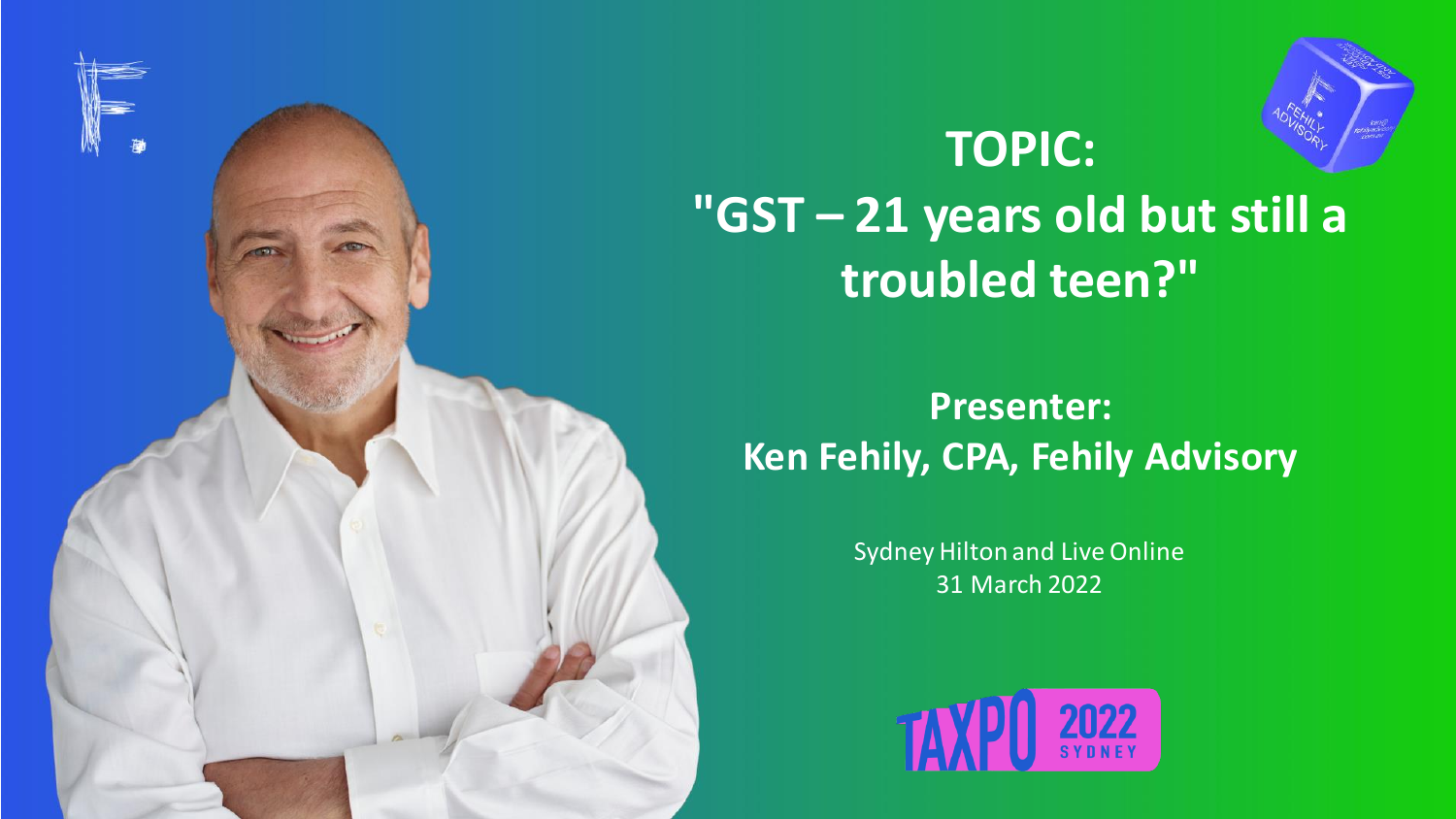

#### Presentation Overview



It's important to ensure relevance to YOU, the 1000 plus participants, but are you advisors, businesses, authorities, government, academics, consumer representatives, … ? You all have a stake in and are all impacted by GST. Just imagine GST going up to 20%: I'm sure you'd all have something to say

There's been 21 years of seminars on property issues, going concerns, refunds, financial services, penalties, etc. Each single topic could take up a whole day of seminars, and none would be relevant to more than some of you

So, I was pleased to be asked to explore with you the broad topic of "GST: 21 years old but still a troubled teen?" BTW, that's a question, not a statement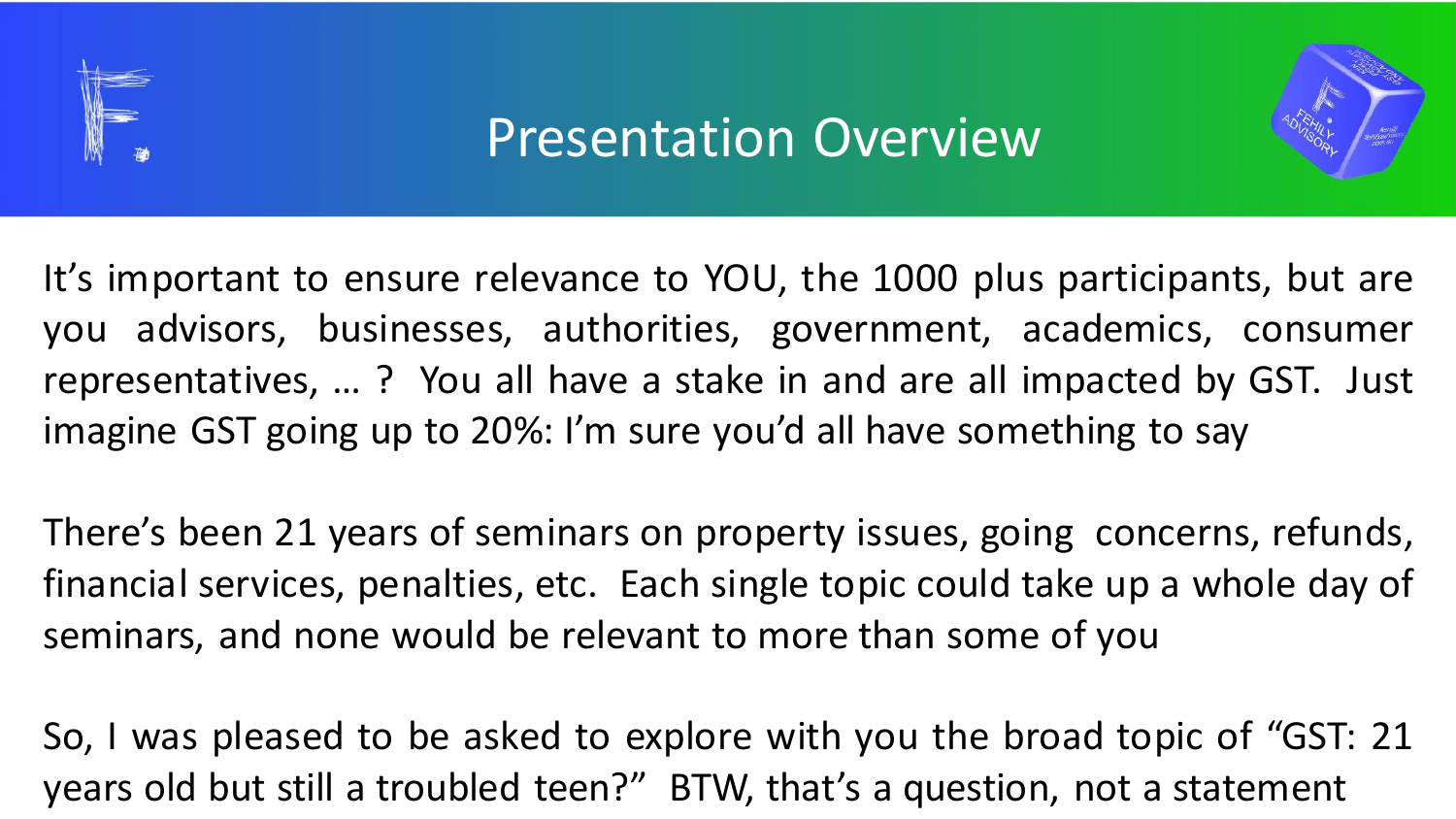



# Is our 21 year old GST troubled?

I'm fortunate (I think) to have been directly and intimately involved in GST's entire journey, and I consider I have the credentials to at least express a view:

- consummation and birth (Treasurer's GST Technical Advisory Committee 1998 - 2000)
- early life, learning to walk and talk (ATO Public Rulings Panel 2000 -2008)
- early school, examinations and challenges (advisor to private sector and other advisors, including numerous ATO and court challenges 2000 to …)
- tertiary lens, graduation and now a real test of the future (continuous ATO and Treasury engagement with law amendments and the ATO's GST Stewardship Group)
- GST exclusive consultancy practice (post Andersen and PwC) since 2010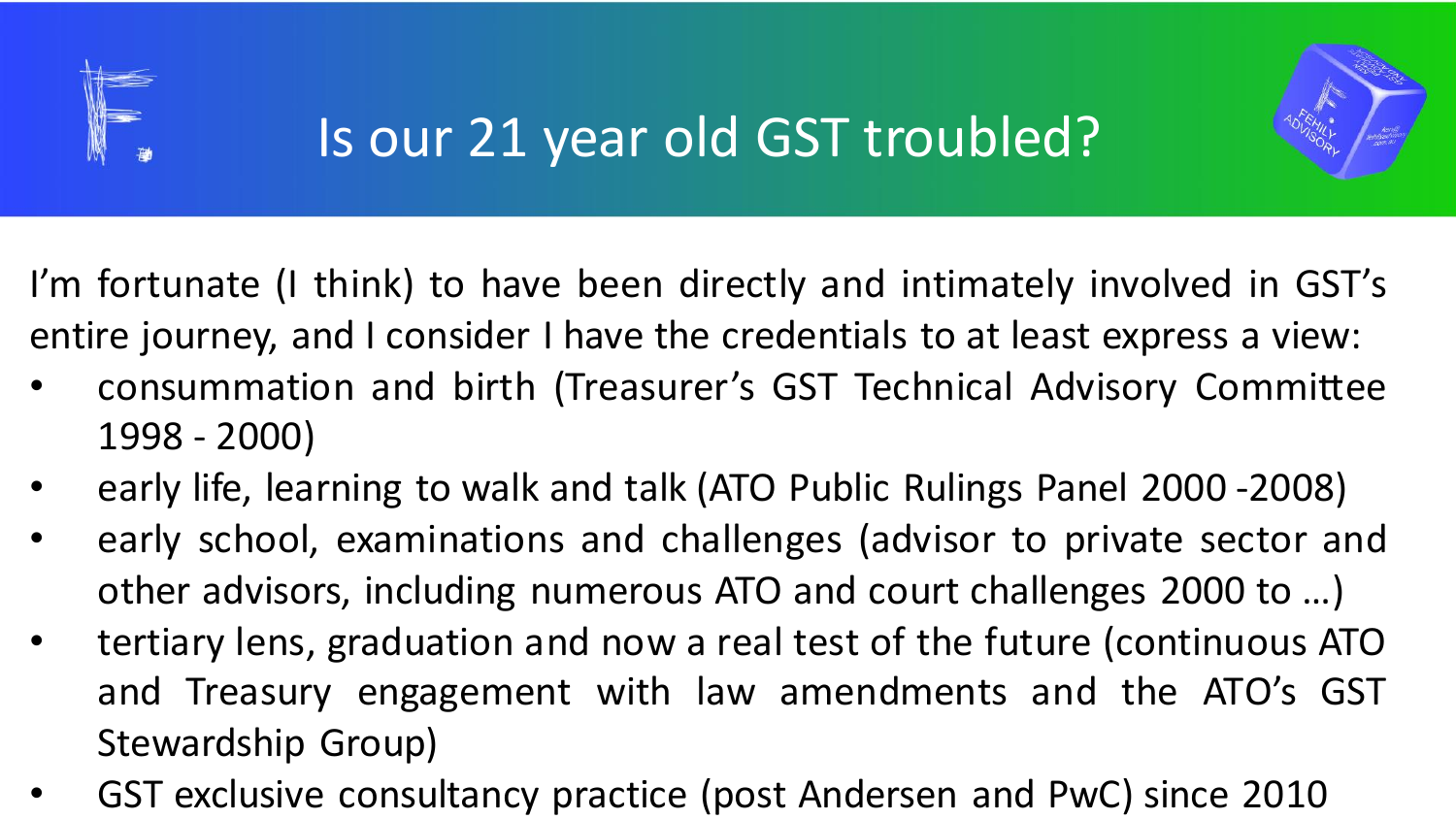



#### I have my view- what is yours?

I've also had a great deal of experience in:

- Seeking views about what others think about our GST (everything from the best tax reform we've had in generations to the total destruction of our society) and
- hearing what we should now do about it (everything from taxing everything at 20%, or 12.5% so you can divide by 8 [actually .11347518% of the price] to having multiple rates based on the purchasers' incomes)

So, I'm now going to provide a number of different perspectives, saving my perspective about what we should now do, for last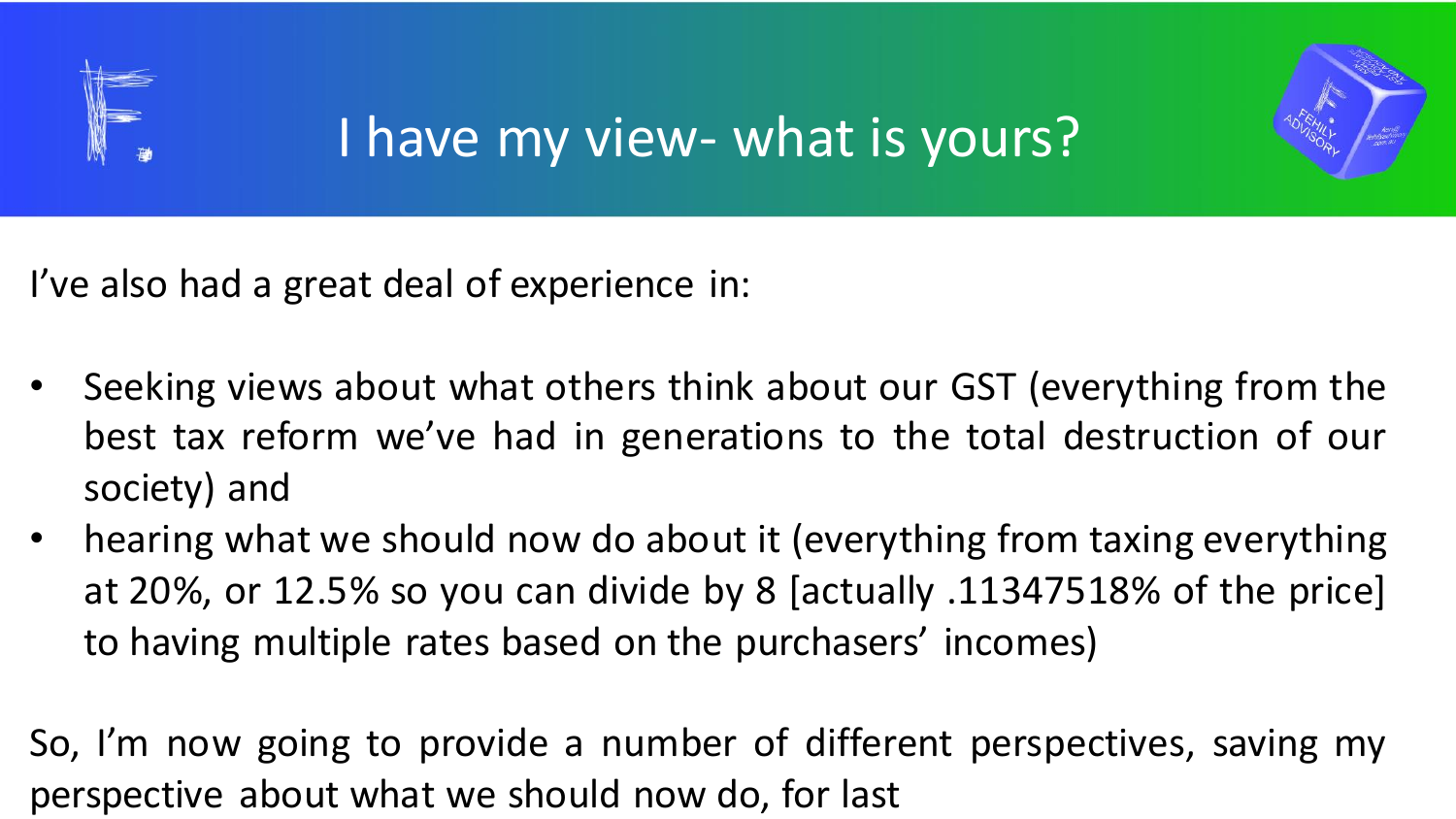

#### 1. Charities



Charities (contrast with not-for-profits) are deemed to be carrying on an enterprise, and can claim GST input tax credits if GST registered (if only accountants would stop telling them to not register if their turnover is less than the concessional \$150,000 threshold applying to them)

Special concessions exist for:

- sales made for less than 75% (accommodation) or 50% (all else) of market value, or less than 75% of cost
- second-hand goods
- fund-raising activities
- Other administrative benefits, eg accounting methods, branches, etc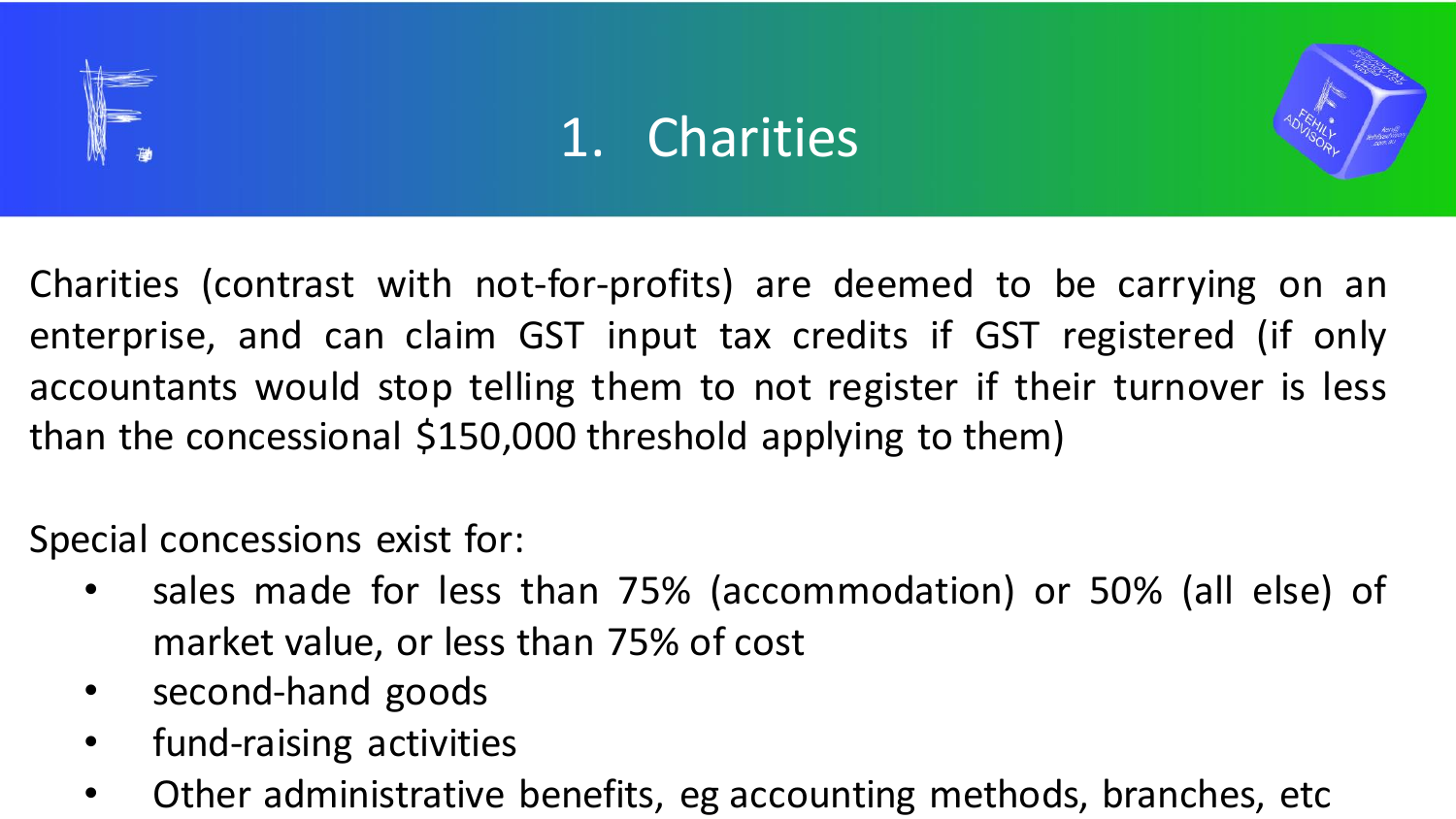





Overseas airfares, including domestic legs, are GST-free

Taking goods out of Australia (special GST definition of Australia) are GST-free:

- exports, but special conditions (eg 60 day rule)
- with you (tourist concessions DO apply to Australians, and immediate refunds, levy free)

Goods and services acquired overseas are 'out of scope'

But beware potential GST when bringing goods into Australia (including what you took out)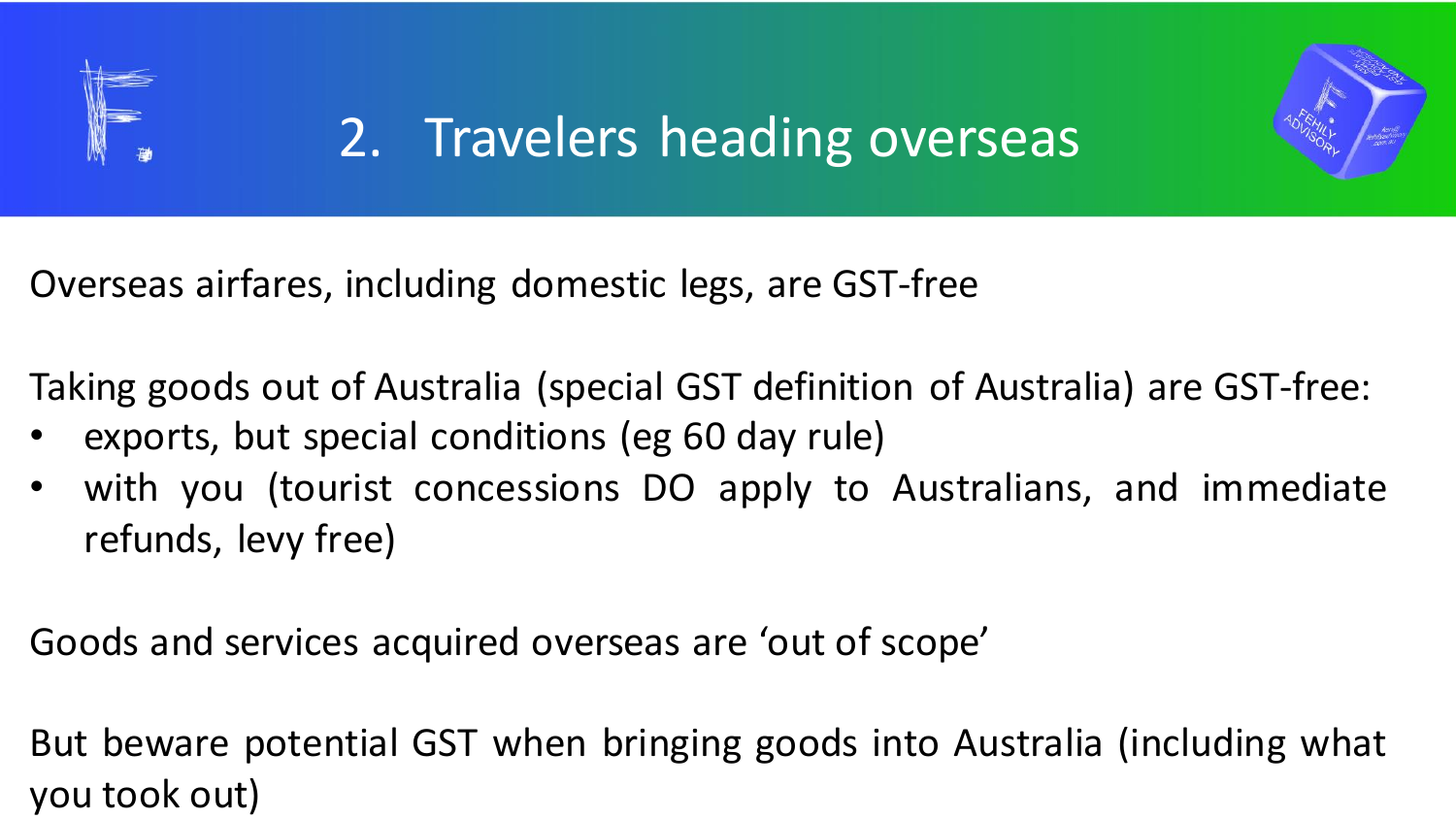

# 3. People with or avoiding Covid

- **Businesses**
- Proposed business tax deduction and FBT exemption (GST credits should already mostly exist if registered for GST)
- Private consumers
- Despite my very public 'call to action' in December 2021 to the Federal Minister for Health to use his GST statutory powers (the ones he quite rightly used to make feminine hygiene products GST-free in 2019) to grant GST-free status to what we have to pay for under mandatory Public Orders, we still have to pay GST on:
	- RATs, masks, tests, quarantine in hotels, PPE, etc (to me, that's JUST NOT RIGHT!)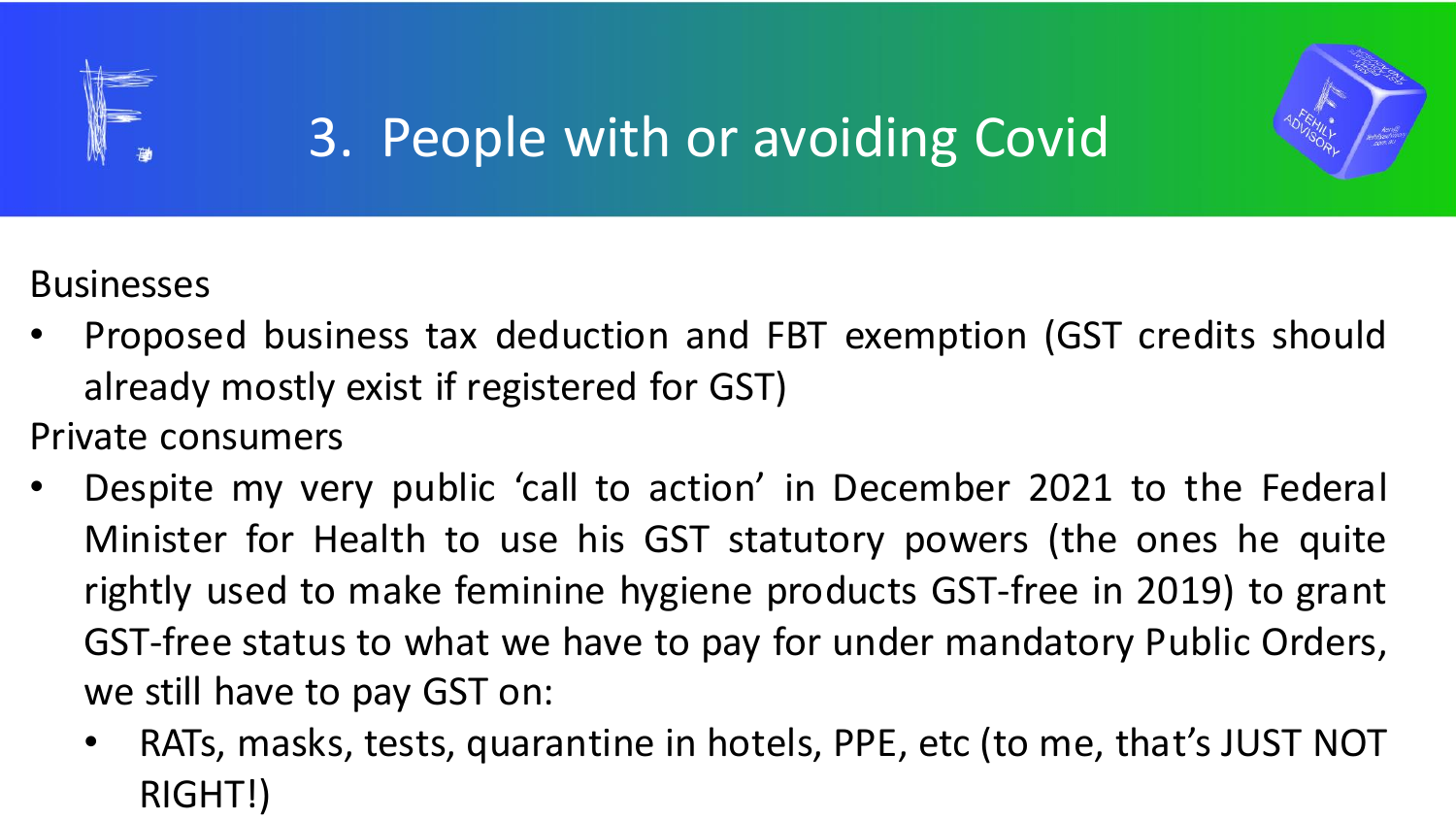

#### 4. Buyers of new homes



New residential premises supplied by an entity or person carrying on an enterprise (can be a private home-owner subdividing private land for gain) is subject to GST. Possible mitigation can include GST only being payable on the 'margin' being the gain from when it was purchased, or the gain based on what it was worth when it was decided to develop.

Studies by UDIA indicate that the full price of a moderate new home in middle suburbs of Melbourne comprises up to over 30% of government charges. That includes the 10% GST which is imposed on top of all of the many other government charges, levies and taxes, and that GST is then further taxed by stamp duty on top of the GST (ie taxes on taxes on taxes)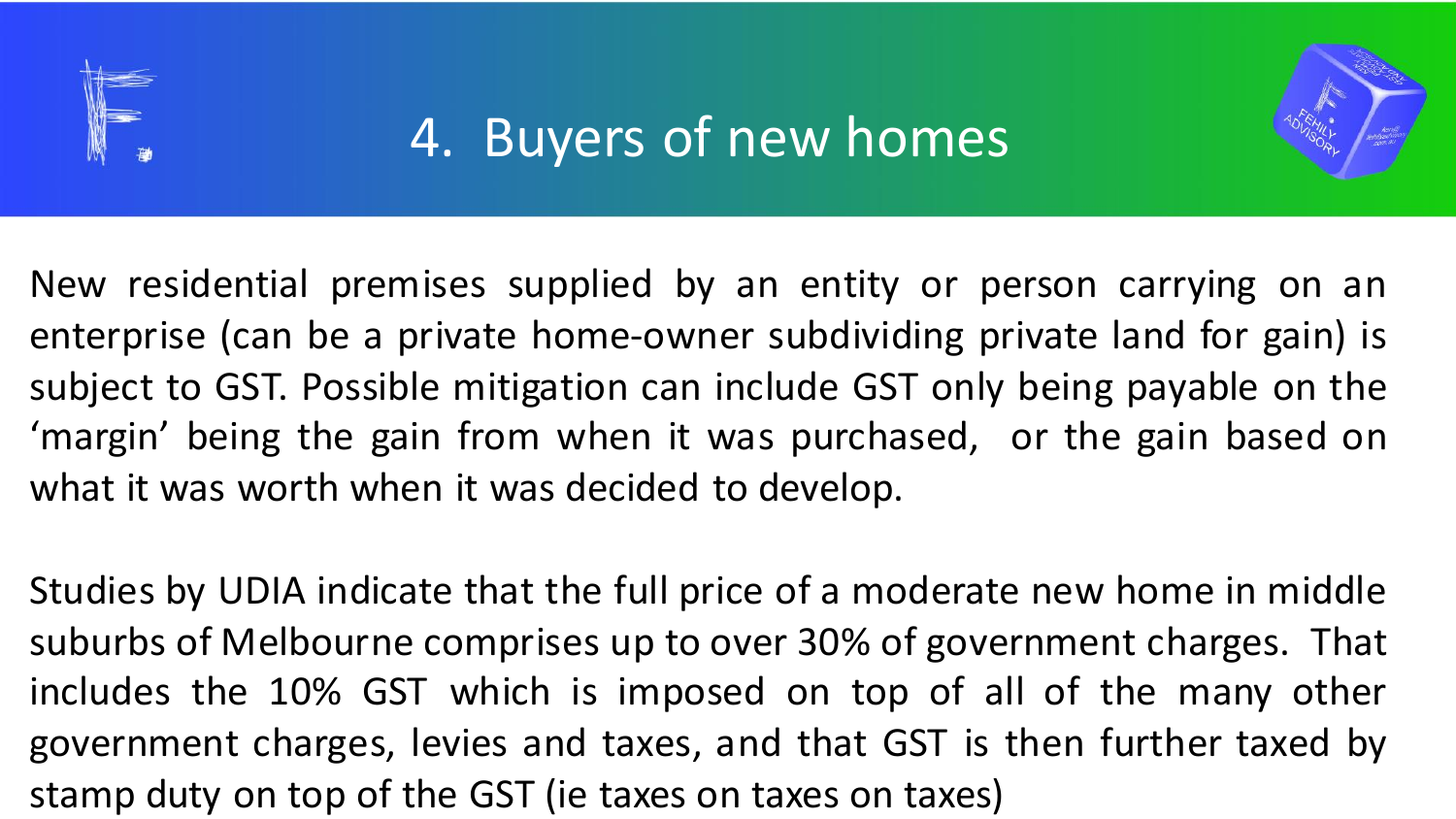





However, regarding established homes (already sold once), no GST payable when resold, whether owner occupied, or owned by an investor, SMSF or company etc.

It was reported that 1 million home-owners became millionaires during 2021 simply by owning their home due to significant escalation in cost of new homes that includes GST (see previous slide)

The family home (primary residence) largely escapes most taxation in Australia

Who really believes in 'housing affordability'?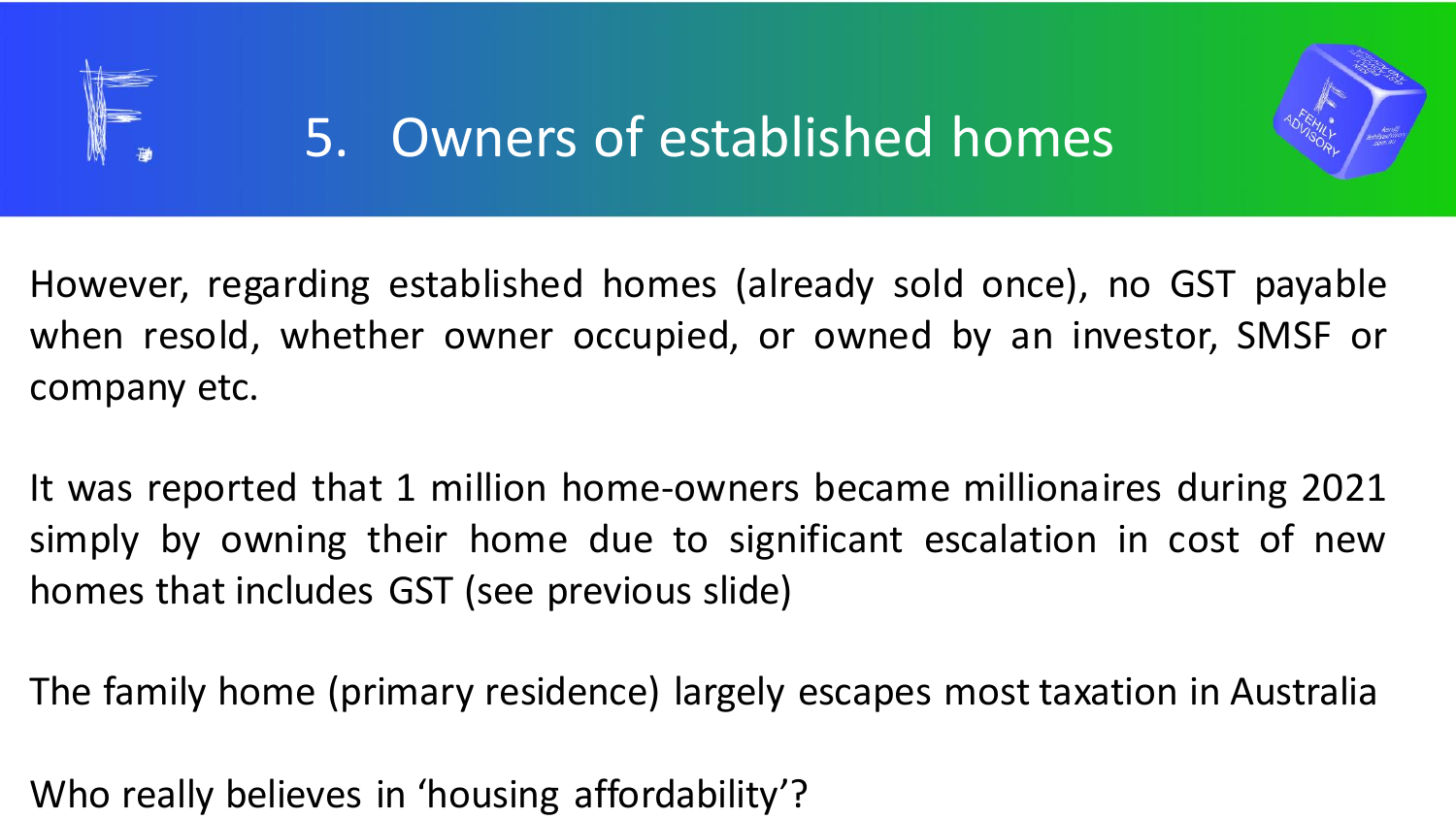





- If you sell something in a business for money (or crypto), it's subject to GST
- If you buy something in a business for money (or crypto), you might get a GST credit (if the vendor is in business)
- If you exchange money for money (or crypto for crypto) (and all cross combinations) the financial supply rules apply to deny GST credits for transaction costs

Not sure why so many seem to think 'if it's crypto, it's secret with no tax implications'.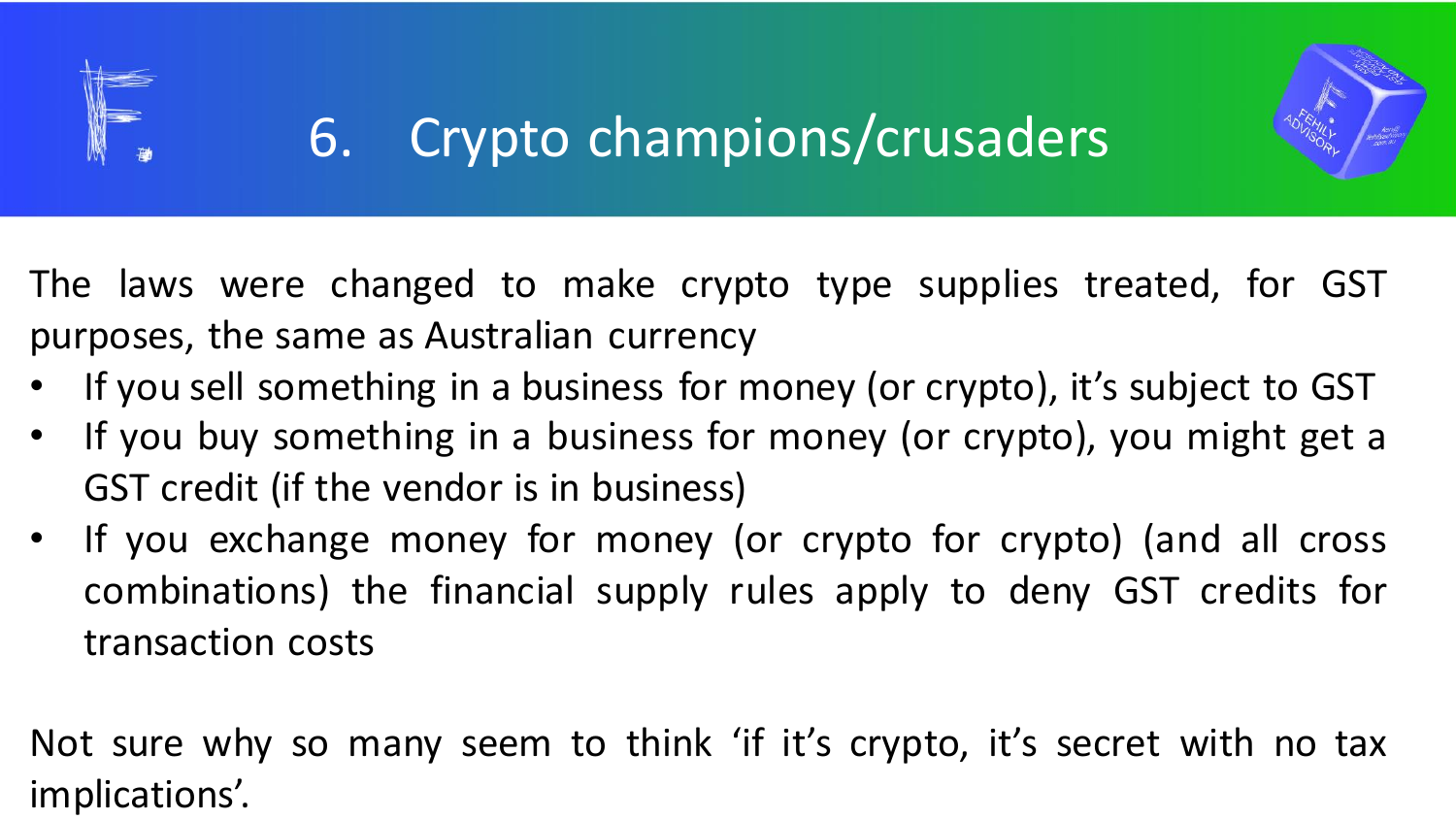

#### 7. Consumers of food



We've all heard about basic fresh food being GST-free, but what does mean, where is the line drawn and who was it supposed to help?

- Many of the rules are based on old Sales Tax rules, but were to be replaced by GST because they were out of date, inconsistent and not fit-for-purpose
- It's a highly charged emotional and moral debate, but many of the poorest in our nation (I've heard 3 million Australians live below the poverty line) find it cheaper to eat prepared foods (eg a taxable \$3 frozen pizza from a supermarket) than pay for GST-free fresh ingredients (that the wealthiest households throw out if not of the highest quality) to make a similar pizza
- Sometimes, all it takes is a picture or word on the label, or place in a supermarket, to cause a product to be 10% or GST-free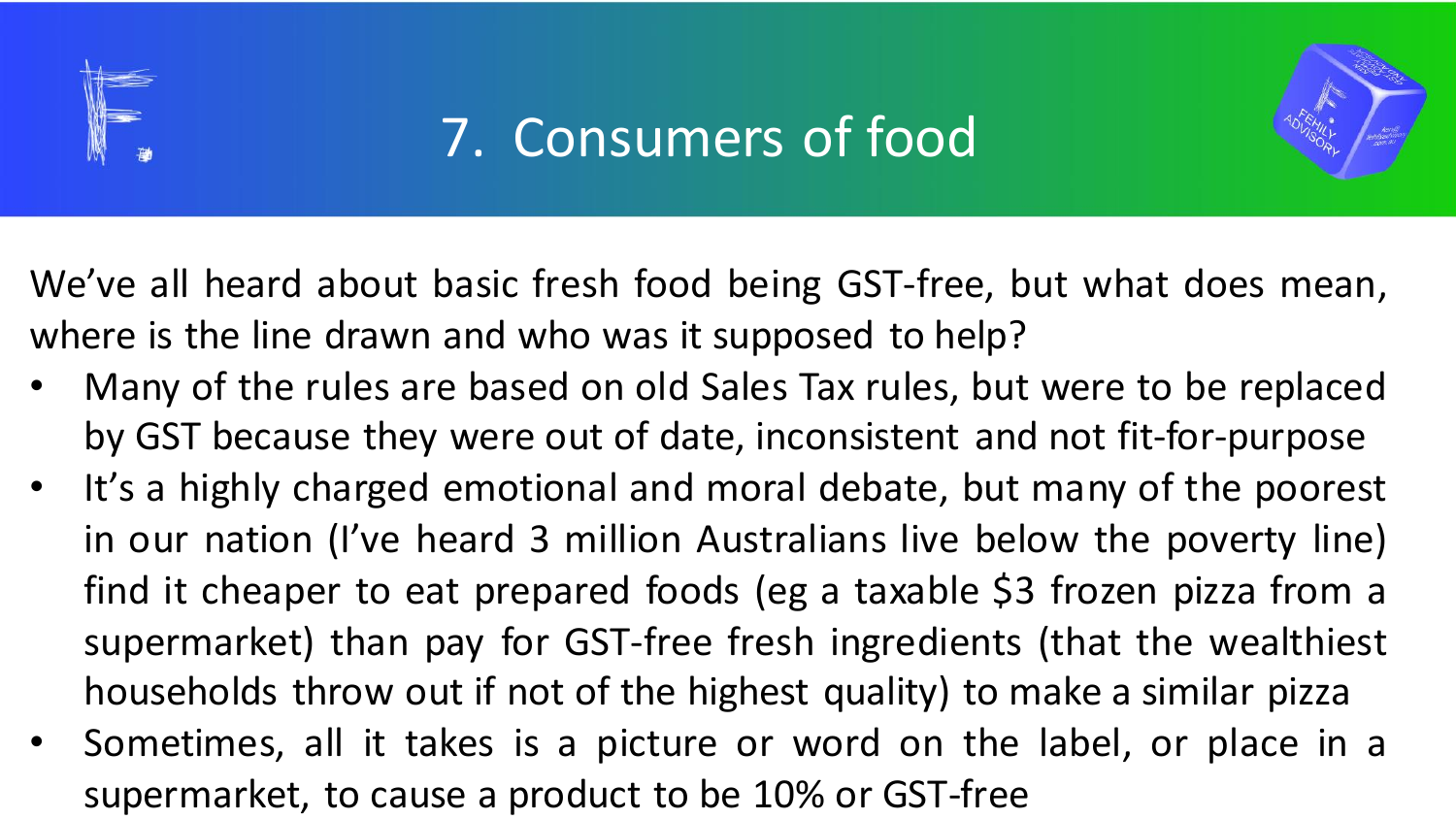



### 8. Start-ups and new businesses

It takes very little for an activity to constitute an 'enterprise', leading to entitlement to GST registration. Need not constitute a 'business'

While sales would normally be expected, in time, it's not essential to gain GST registration which allows GST credits to be claimed. Not a loophole. It was a very strategic intention of the GST regime to eliminate GST (essentially a 'consumption tax' to ultimately be borne by 'consumers') being borne by those carrying on an enterprise.

I regularly hear small or start-up businesses boasting they haven't had to register for GST yet, but they would be so much better off if they did. Disappointingly, it's normally based on the advice of their accountant. Note the potential for retrospective GST registration up to four years past, with GST credits able to be claimed in the current BAS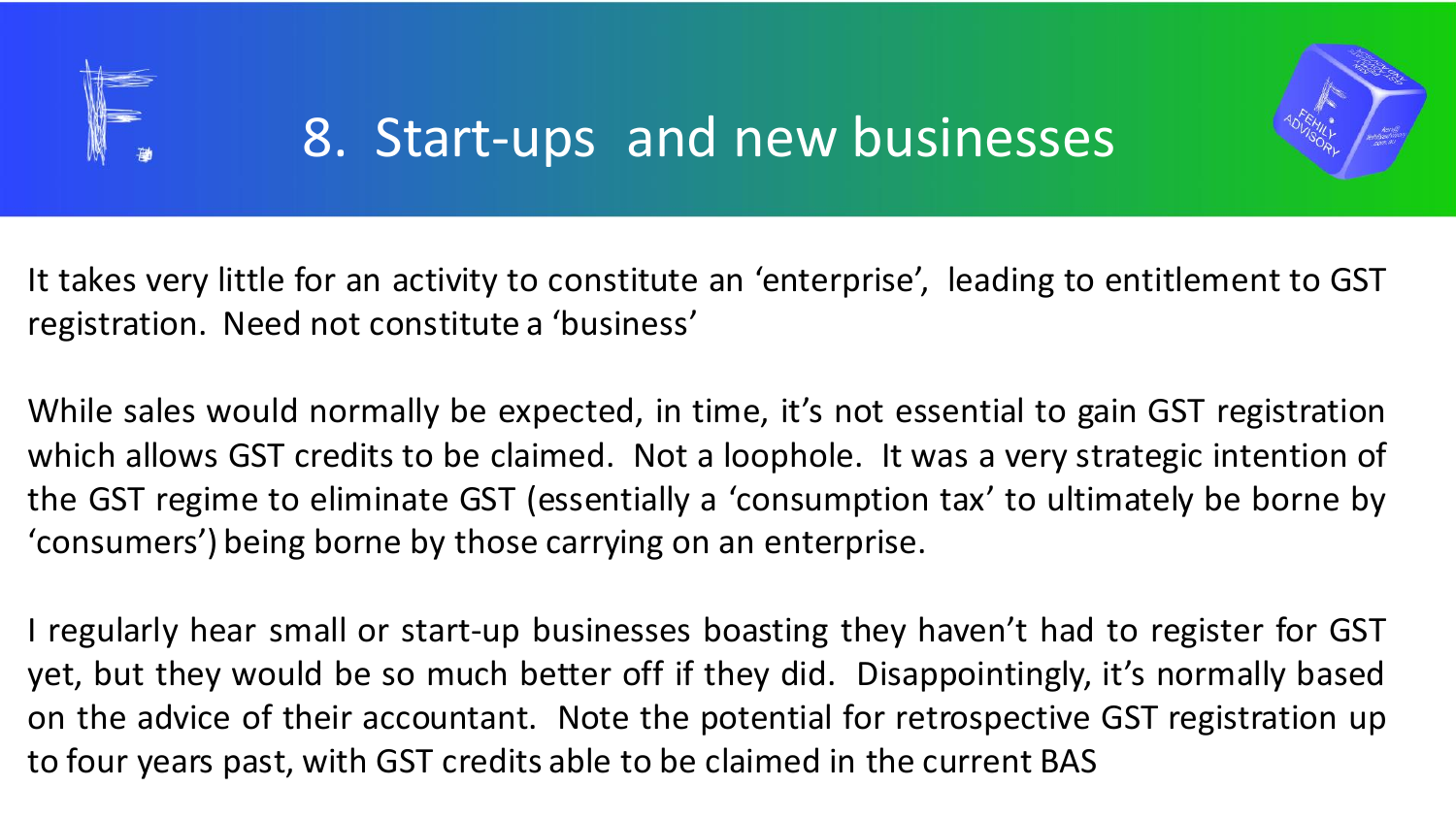

## 9. Accounting practices



GST is becoming more systematised and clients are less willing to pay for what they consider to be 'surely it's just 10% GST- it can't be that hard for you as an accountant'. We saw that with JobKeeper. In most cases they are right, and in most cases, integrated accounting systems are allowing efficiencies to make it work. It's critical to get costs down going forward.

However, in the limited circumstances where there's a non-standard transaction (eg property deals, changing or entering into partnerships and JVs, M&As, capital raisings) or a new business dealing (eg moving online, or from B to B, to B to C, offering a new product, transacting from a new platform potentially a non-resident) etc, you might not even find an ATO ruling or publication that fits right. It's important to 'train' clients to understand that 10% can be critical, and just like seeing a lawyer regarding a 5% stamp duty issue, it might in some cases be worth getting GST advice, or at the very least, Tax Audit insurance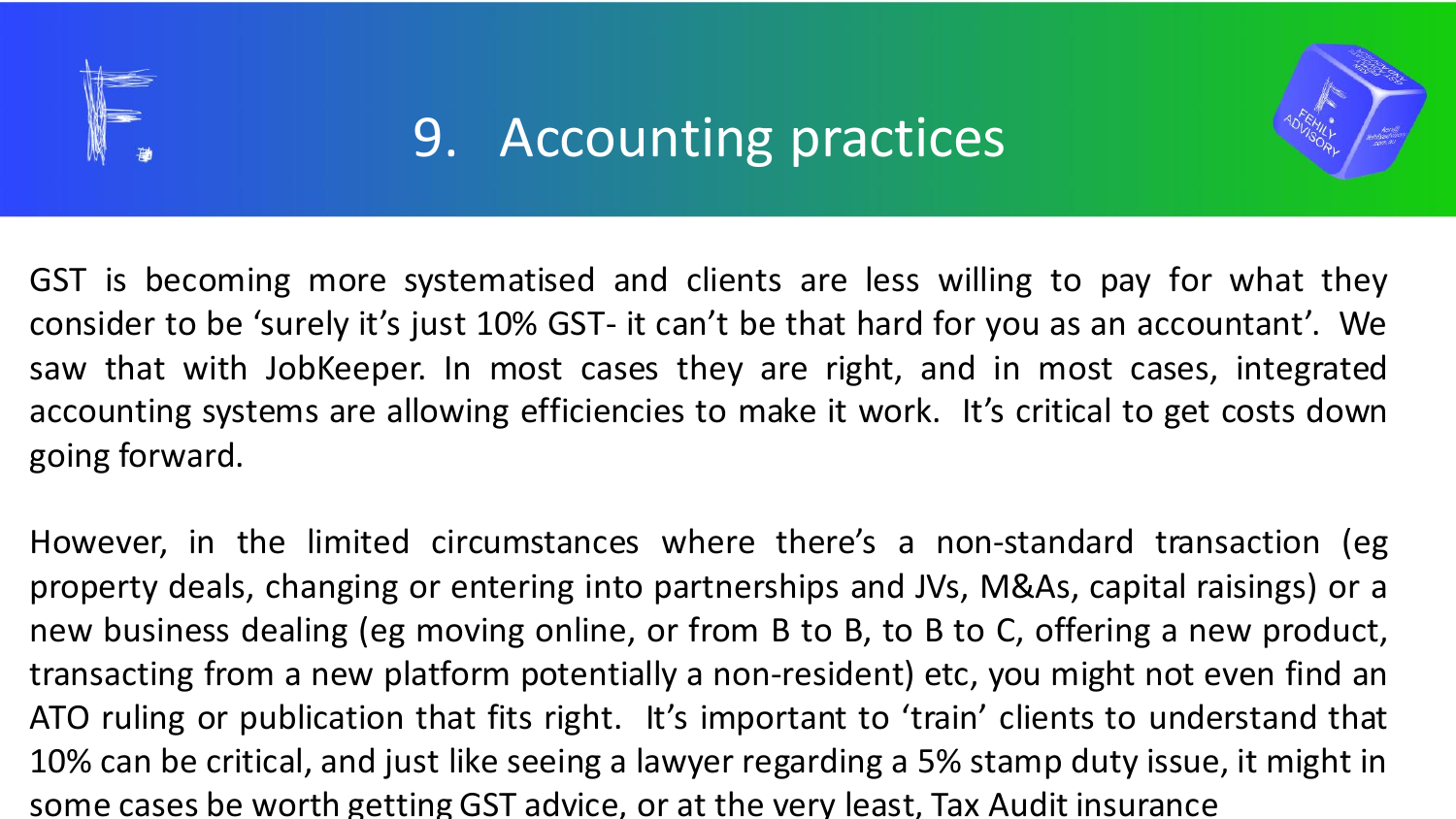

#### 10. The ATO



I say up front that I have no authority whatsoever to speak on behalf of the ATO about what it's leadership thinks about the GST that it's required to administer on behalf of the States and Territories.

However, I think that it's fair to say that they reasonably think that it's going pretty well on the basis that:

- The GST leadership no longer considers the need to have a separate GST business line
- It has a strong and productive working relationship with its GST Stewardship Group
- There seems to be little need for many new public rulings or other such products
- It maintains calm in the face of 'disasters' like floods, fires and Covid
- Most major disputes seem to be under control
- They have bedded down most recent legislative changes like the cypto/currency laws, low value threshold and Netflix taxes, residential premises withholdings, etc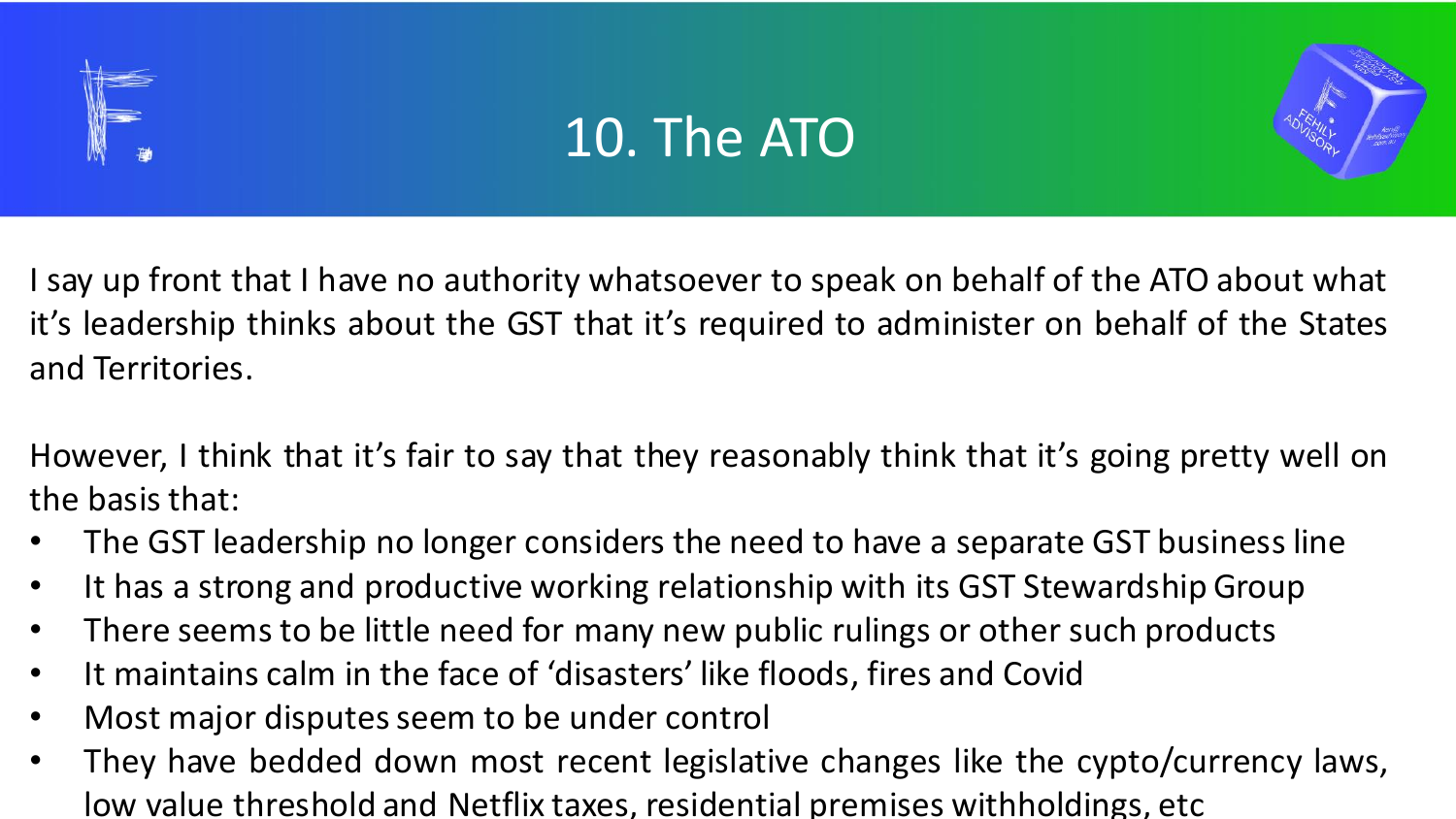

#### 10. ATO continued



*Facts and Figures from the GST Administration Annual Performance Report 2020-21:* 

- Net GST collected was \$73.1 billion (21.3% higher than previous year) of which \$1.1 billion was from the relatively new 'Low Value Imports under \$1000' and the 'Netflix' and intangibles measures
- The 'strike rate' from GST audit activities was 86%, with \$2.3 billion collected from 'client engagement activities' (if the ATO calls, it's unlikely to be a hello to ask how you're going).
- Cost of GST Administration was \$538.2 million (down 6.5%) or \$0.71 per \$100 GST collected.
- Total GST outstanding at 30 June 2021 was \$10.7 billion (\$10.2 billion previous year)
- GST registrations at 30 June 2021 was 3.1 million (2.9 million previous year)
- On-time lodgement of BASs were as at 30 June 2021 was 78.5% for monthly lodgers and 67.3% for quarterly lodgers
- *Margin scheme elected for 70% of sales of new residential premises, and ATO considers this to still be a high risk issue*
- *There were 7 successful GST related prosecutions resulting in fines, reparation orders and prison sentences of 2 to 5 years*
- *614 completed Private Binding Rulings*
- *407 new Objection cases created, 49 per 1000 cases going to litigation with over 50% settled before the hearings. 813 were finalised (104 allowed in full and 97allowed in part)*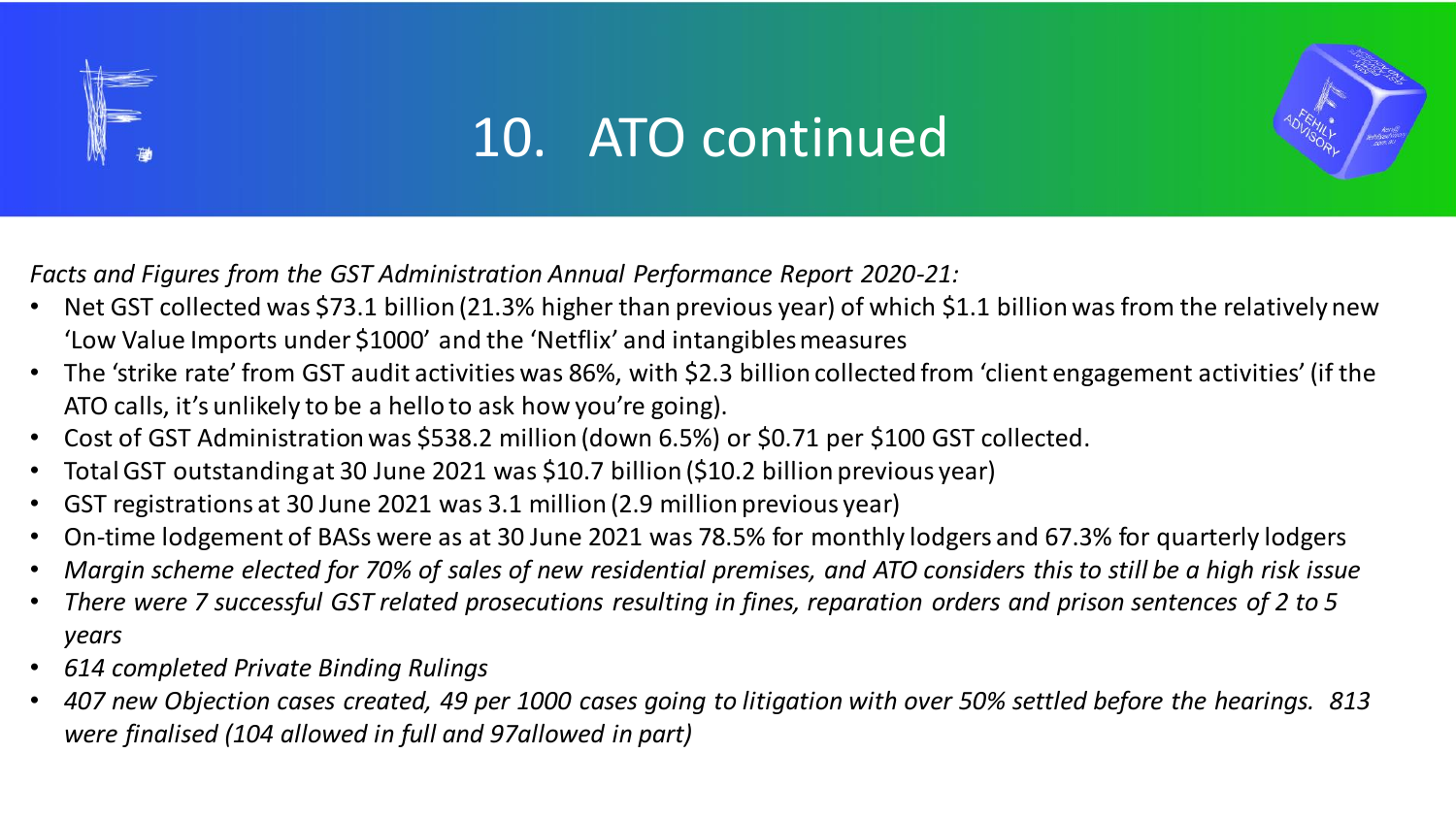

#### 11. NDIS participants and SDA



A provision was introduced in 2013 to create GST-free status for supplies of reasonable and necessary support to NDIS participants under their approved plans, including much needed Specialist Disability Accommodation.

While the actual supply of the accommodation to the participant is most often GST-free, the structure and corporate vehicles set up for many sound and reasonable commercial reasons further upstream are causing GST to be 'trapped' which economically defeats the GST-free status. This leads to some projects becoming financially unviable or much less viable (sometimes unknowingly, till too late), or reducing supply of much needed SDA and often resulting in the ATO issuing negative Private Binding Rulings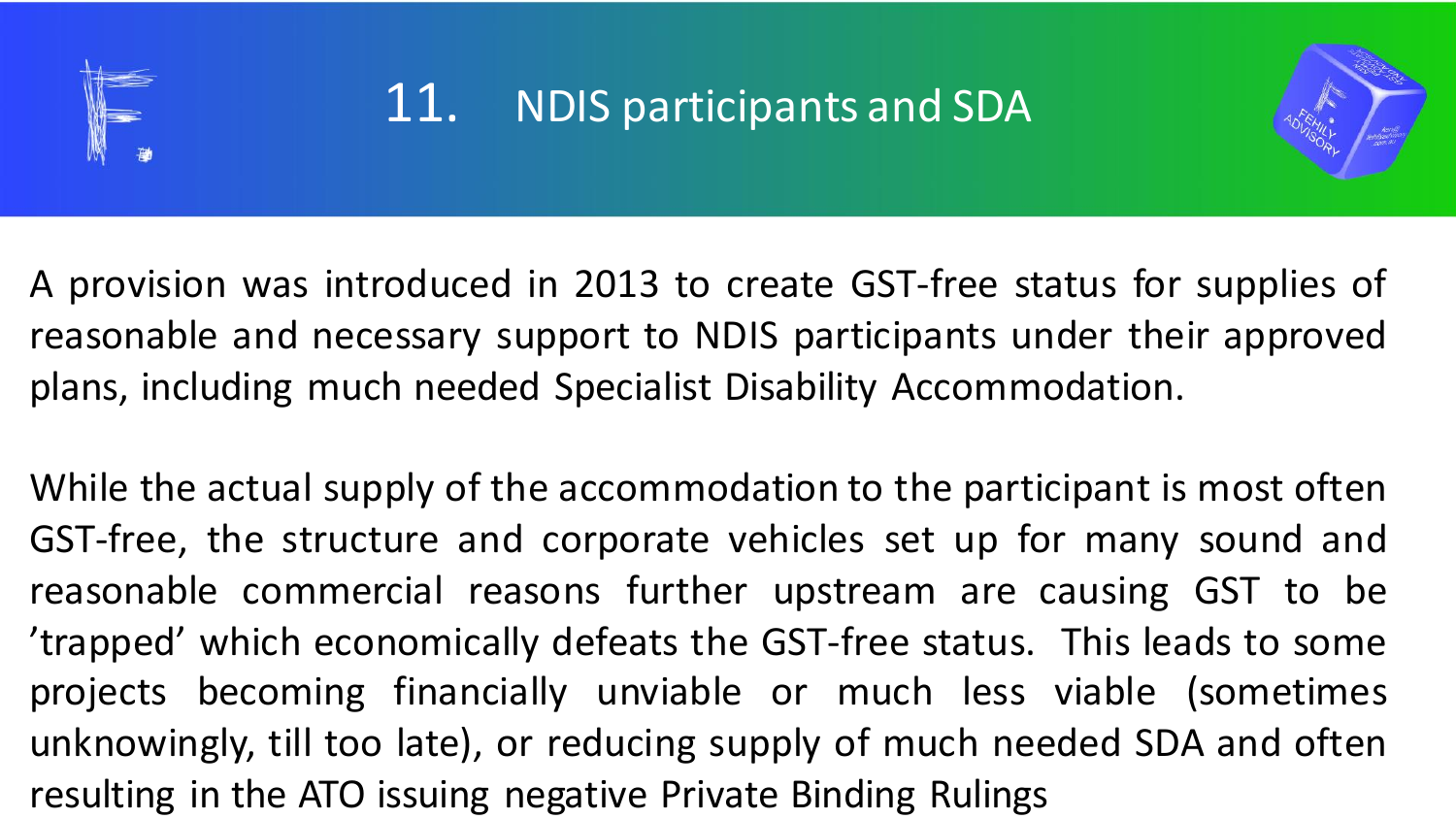

#### 12. Contractors



We have recently seen numerous authoritative senior court decision regarding whether 'workers' (to use a neutral term) are employees or contractors.

Much is said about their rights regarding holidays, allowances, minimum pay, etc.

Accountants are then looking at income tax consequences

It won't be long before the GST consequences are considered, and the 4 years of retrospectivity is quite frightening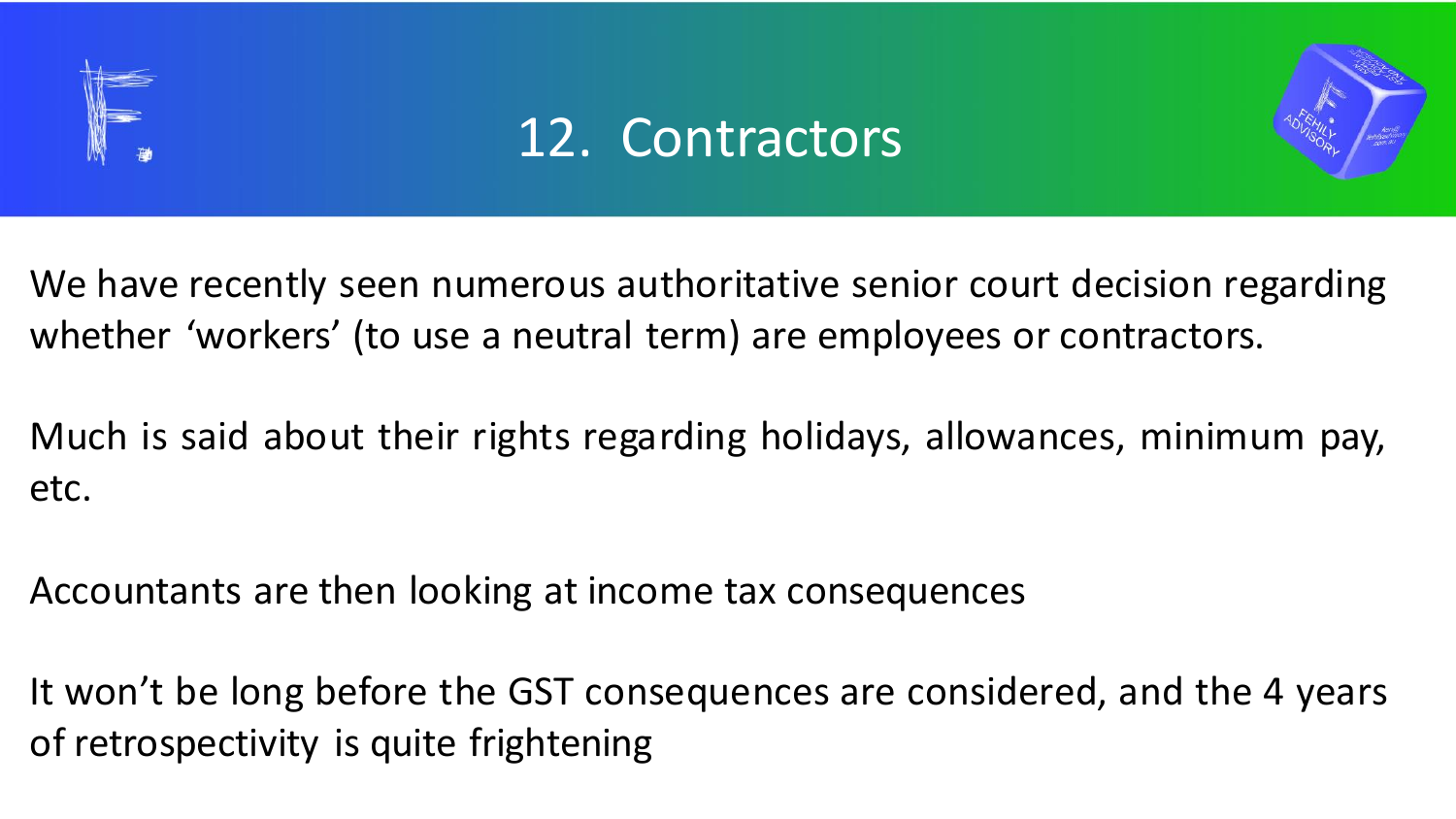



#### 13. Are there cracks in our GST?

There are many views as to what can and should be done about our GST. Indeed, many have always thought and expected that many of these should have been done at least 15 years ago and since.

#### Why haven't they happened?

- The intra-government agreement requiring unanimous agreement
- GST sharing arrangements
- The Feds vs States and Territories
- Most changes would mean increases, so it comes down to votes, votes, votes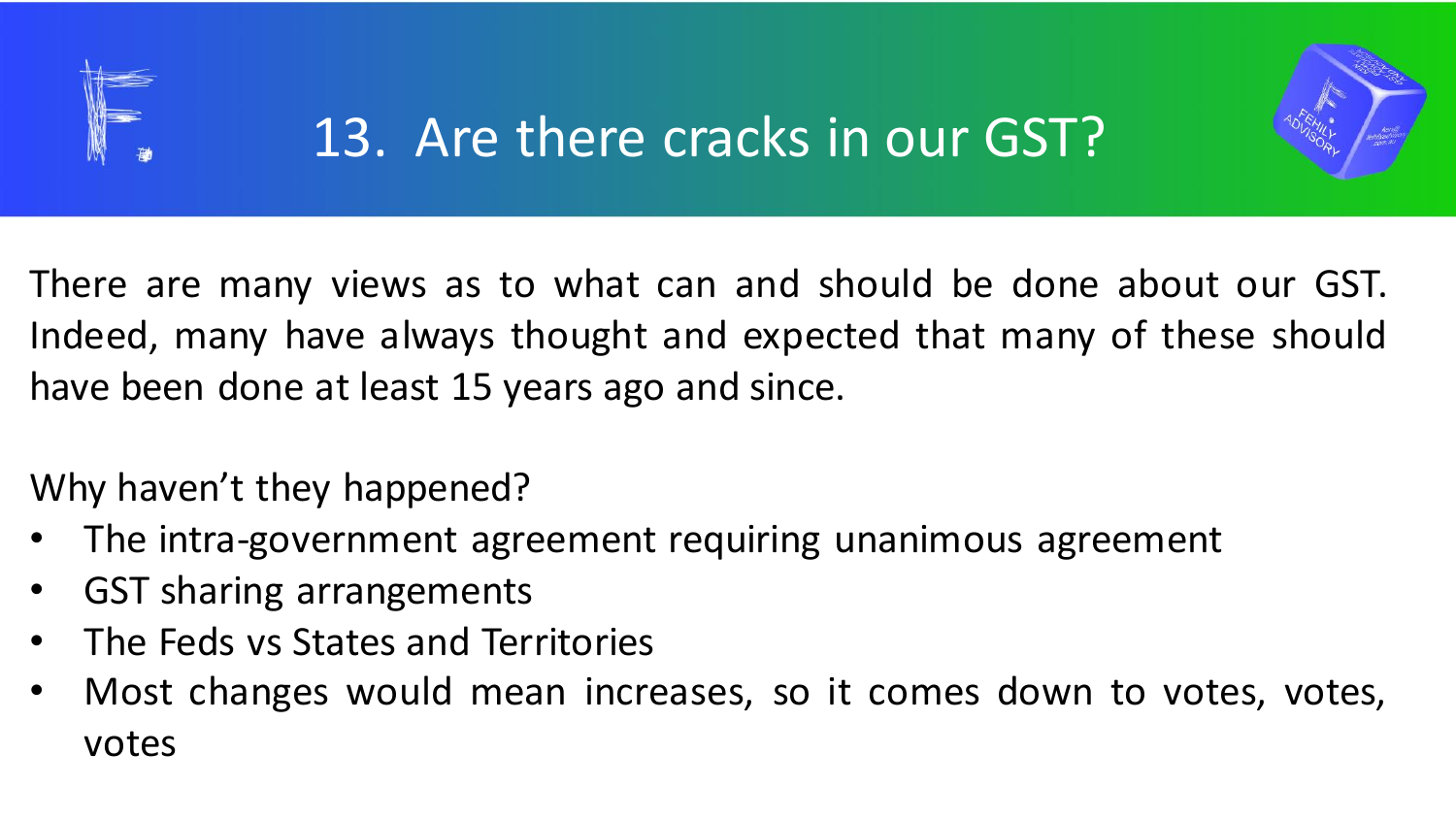



## 14. Structural cracks include …

The GST-free provisions:

- Were they just to get past the 2000 political barriers, or meant to stay forever
	- Food
	- Health
	- Education?
- Should the GST-free categories be expanded or be removed or be refined (isn't the best tax always the tax that the other guy pays)

The GST rate:

- Was the 10% a forever rate?
- NZ also started at 10% in 1986, then 12.5% in 1989 and 15% by 2010
- Europe average VAT around 20%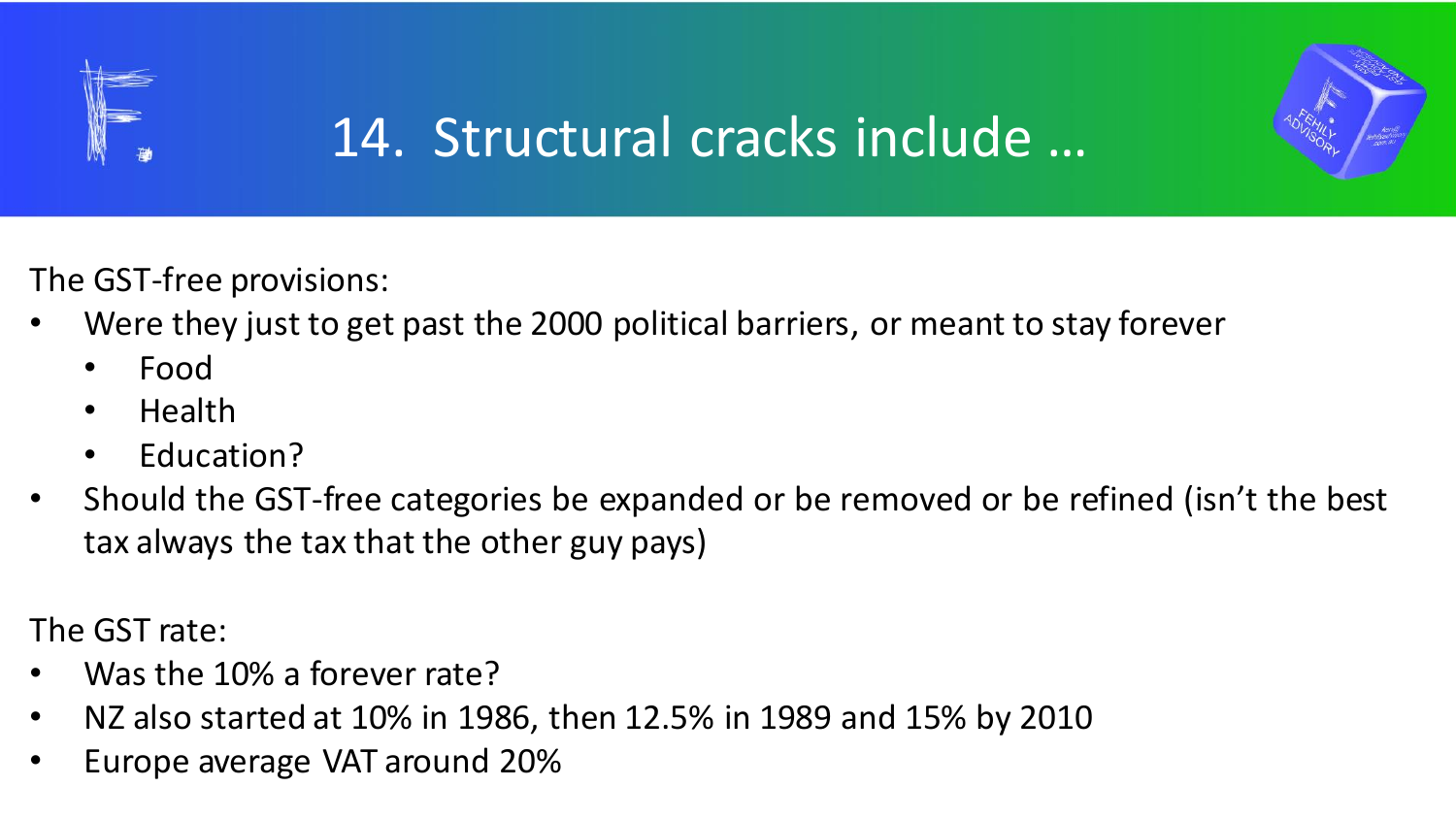

# 15. Consequences of structural cracks



Quite simply, the GST is not delivering the dependable and growing revenue to the States and Territories that it expected. Not just the rate is an issue, but the unexpected move of our population towards consumption of untaxed supplies, including spending so much overseas

Then came the inevitable squabbling over how to carve it up (a good tax is what I get and a bad tax is what I pay). So we now have to take into account non-GST revenue sources like royalties (when it suits, but not when it doesn't suit) and of course the carve up is now based on something greater than \$1 in the \$1. Where will it stop?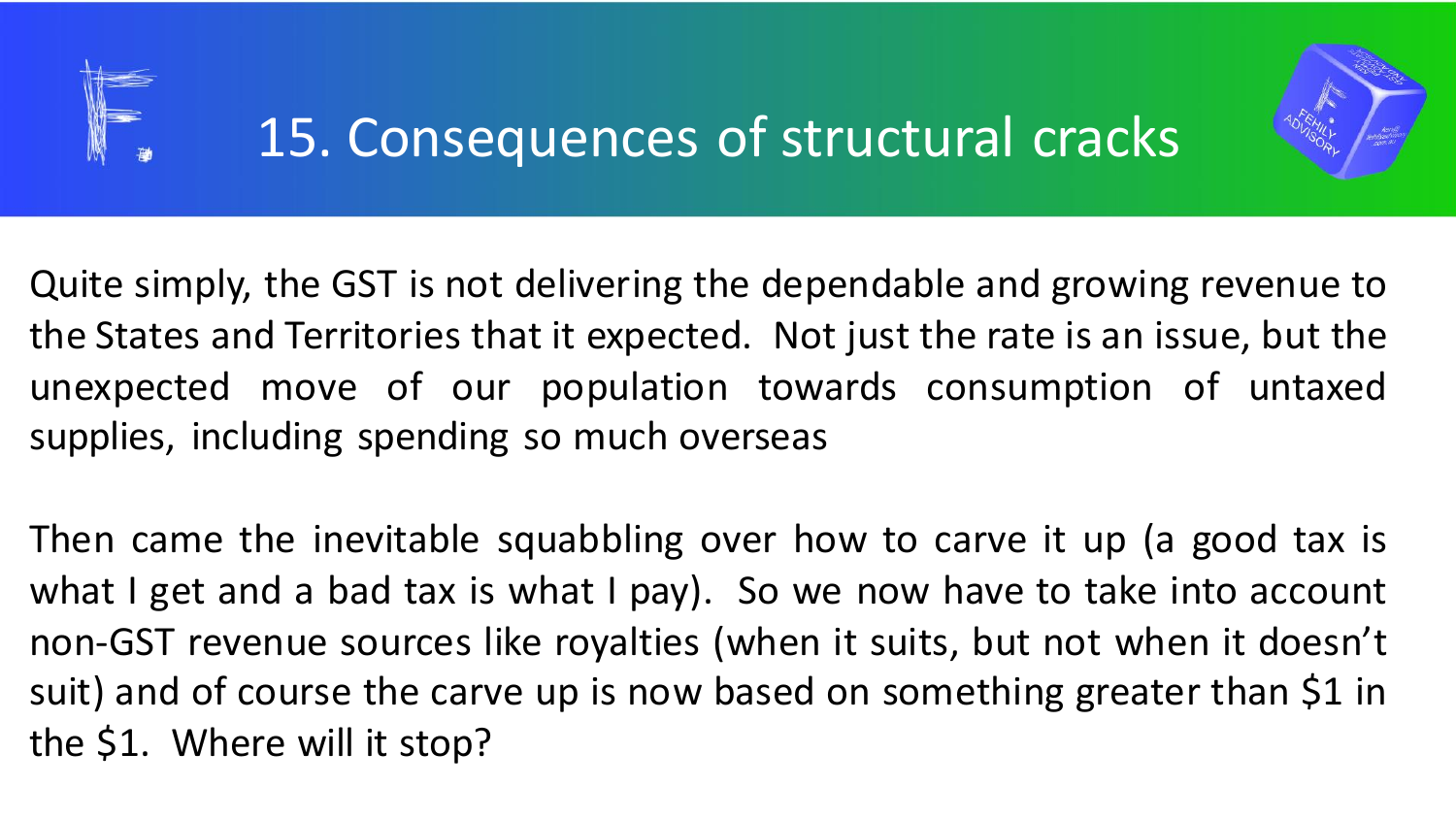



# 16. Who will blink first?

I recall a previous PM not long ago publicly suggesting to the States and Territories that it you need more money:

- increase the GST that you want us (ie the ATO) to collect for you. Oh no, that won't look good
- so go back to collecting your own income taxes. Oh no, that won't look good.
- so where to? You the Feds collect more, and then give it to us!

So, who is willing to put their hand up to say they'll increase the tax- not great for winning votes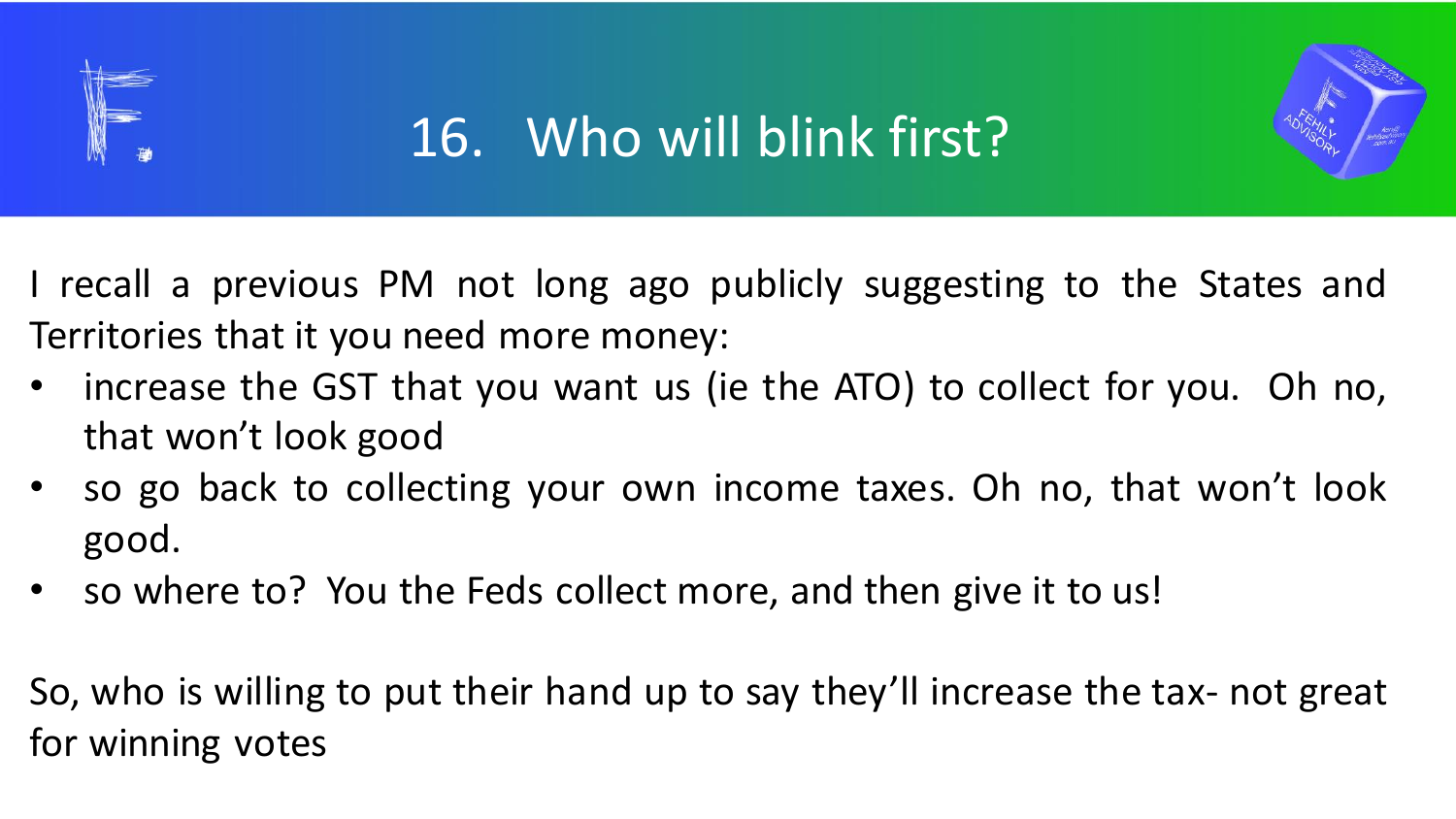

### 17. My pitch



Our society and economy are inextricably linked, and according to many, it's not delivering fairness and equity, and is not sustainable

So rather than start with what GST rate and base that we should go for:

- do a stock take of our current society, economy and overall tax system
- consider full and comprehensive tax reform involving an entirely new tax system (ANTS didn't deliver so let's this time try a BEAST- Best Ever Attempt At Sustainable Tax) that will move us towards the kind of society and economy we would like to have by 2040
- Integrate with welfare, other transfer payments, etc etc etc

Maybe that's a bit naïve, but we need to start with bold and courageous, and then work down from there, rather than start from am "it's just too hard a starting position" where we've been struck for 21 years. Now's time for GST and its other tax mates to grow up